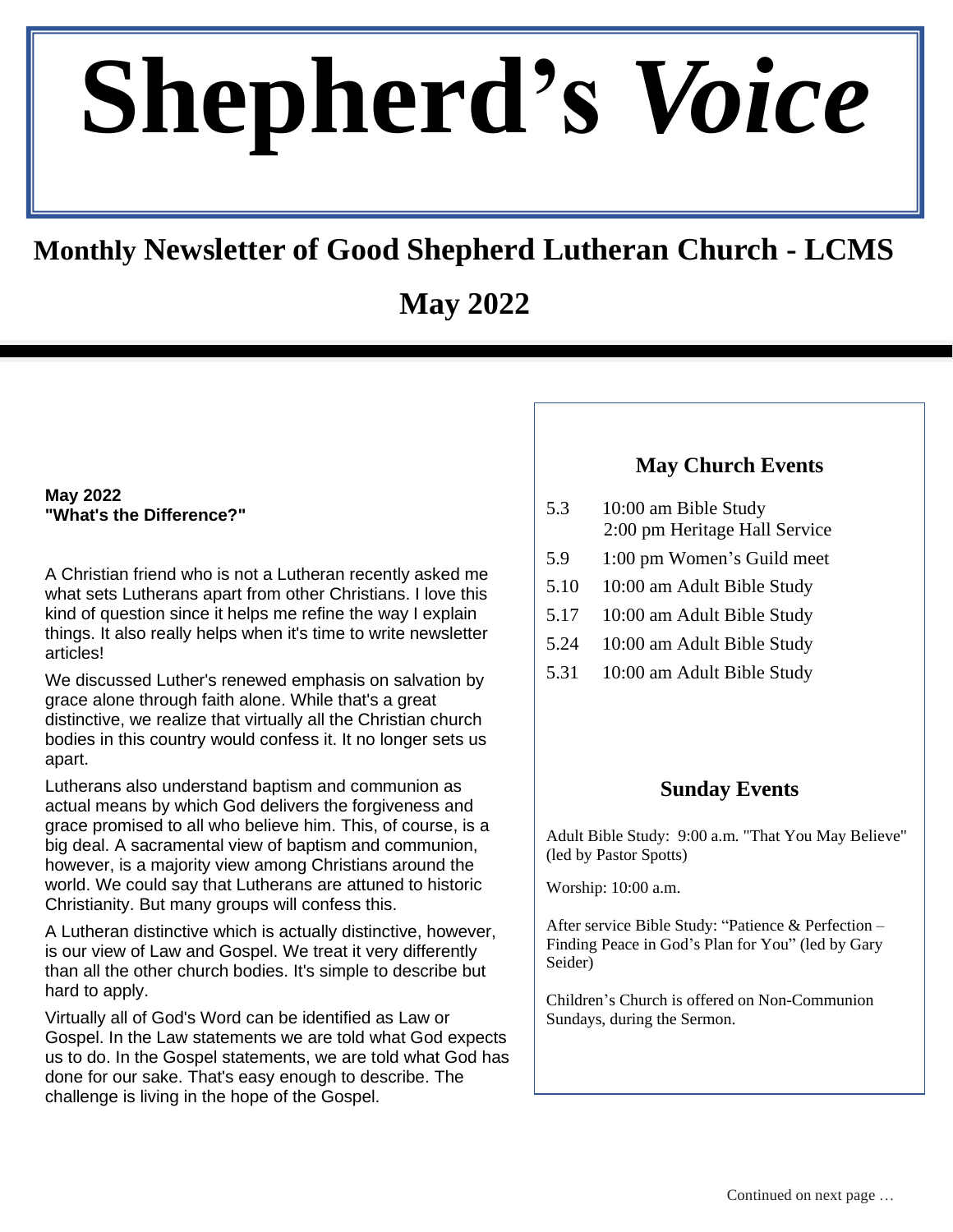cleanses us. We don't make atonement for our sins. We don't earn forgiveness. We don't cleanse ourselves. Take, for example, 1 John chapter one, verse nine. "If we confess our sins, he is faithful and just to forgive us our sins and to cleanse us from all unrighteousness" (ESV). There's a Law statement, telling us to confess our sins. We most certainly are expected to do this, and to do it as well as we can. We realize that our obedience wil be imperfect, but that we are to do it. But there's also a Gospel statement, saying that God forgives us and Jesus does that.

Compare the weight of the Law and the Gospel statements there. We bring our imperfect obedience to God as we attempt to confess accurately and honestly. He brings his perfect forgiveness. Even as we neglect some of our confession or fail to do it thoroughly, he cleanses us entirely.

Lutherans confess that God is able to accomplish all his promises. His power and love never fail. Our obedience falls short. God's power will never fall short.

Learning to live in the freedom of the Gospel? That's something. Yet, as we consider God's Word, our prayer is that we will, more and more, walk in the freedom with which Christ has set us free. Thanks be to God for his wonderful grace!

*Pastor Spotts*

## **Shepherd Supply**

**Offering free household supplies to those in need. Saturday 9-12 & Wednesday by appointment only contact Sheryl Bartels, (afternoons at 573-881-7879)**

## **PET Project**

**Pick up will be the first and third Mondays of the month. At this time, they will no longer will be accepting empty pill bottles. Please bring in your clean empty cans and clean dry plastic milk jugs or other plastic jugs that have handles. Please make sure your jugs are clean and dry inside.**



**A small shoebox can have a big impact. What goes into the box is fun, but what comes out of it is eternal. Be a part of changing children's lives all over the world in Jesus' name through the power of a simple gift with Operation Christmas Child. See the impact a simple shoebox gift, packed and sent with love, has on a child and how it reaches into a community.** 

**Adopt-a-Box: Good Shepherd Lutheran Church is collecting items for shoe boxes February through October. Everyone is welcome to adopt one or more boxes to help with this ministry. Look for the Shoe Box Ministry display in the narthex and pick your box to adopt. Each month we have a different emphasis to help you decide what to put in your box(es). Let's work together to help children have gifts this coming Christmas.**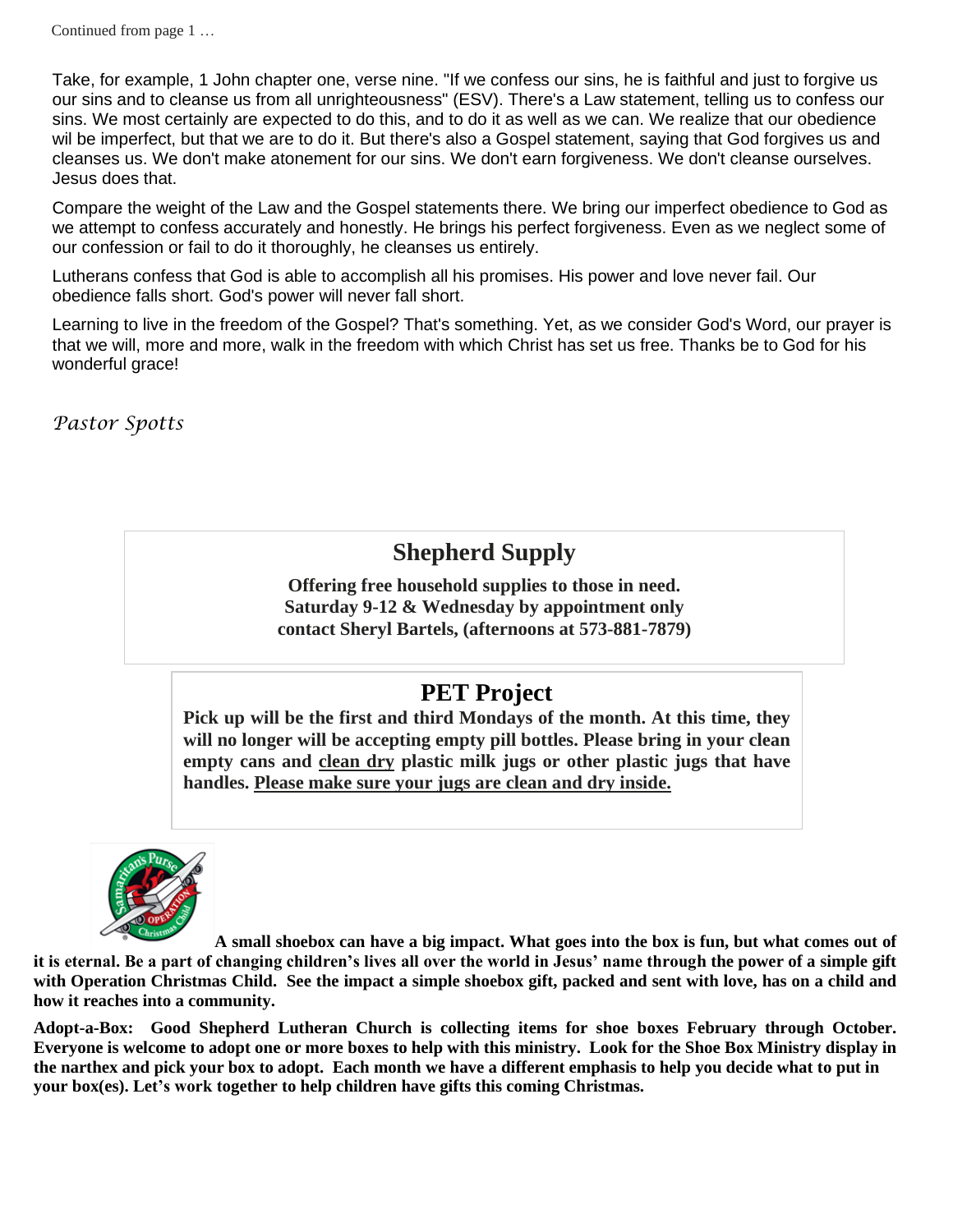## **MAY CENTRALIA SCHOOL BUDDY PACKS**

Good Shepherd Lutheran Church has volunteered to help with the buddy packs for the month of May. Pick up time at the Columbia Food Bank is from 3:00-4:30pm on Wednesday afternoon or 7:30-9:00am on Thursday morning. The food needs to be delivered to the schools by 10:00am on Thursday so we don't miss any preschoolers that leave at 11:00am and do not attend on Fridays.

**This year Good Shepherd will need to pickup and deliver the following dates: May 4 May 11 May 18** 

*A special thank you to those that signed up for pick up and deliveries for the children in the Centralia School District.*

# **Sr Youth Afghan Raffle**



**\$1.00 per ticket or \$5.00 for 6 tickets Drawing to be held on May 29, 2022**

**All proceeds will go towards their 2022 trip to Houston, Tx**

**LCMS Youth Gathering July 9-13, 2022.**

**Homemade Afghan Quilt made and donated by Judy Maseman**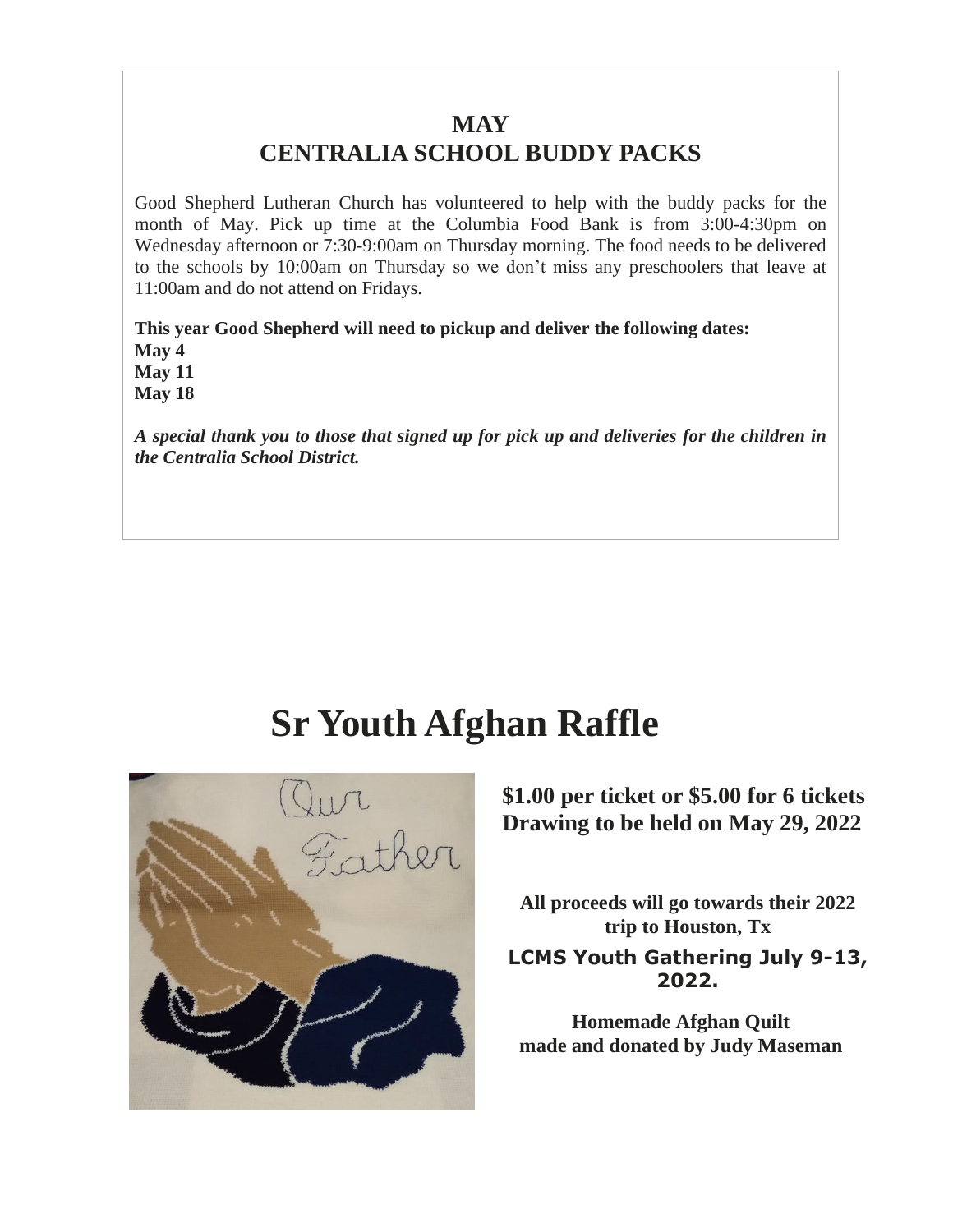# New Pastor James Manning, wife Hannah and daughter Katie



At the Concordia St. Louis call night on Tuesday, April 26, seminarian James Lanning received a call to serve as pastor at Good Shepherd! He will be able to take up the call after his ordination, which will probably happen in June at his home church in Texas. James, his wife Hannah, and daughter Katie are excited about coming to serve in Centralia. They hope to visit in the near future, and James plans to shadow Pastor Spotts a little bit to make for a smoother transition.

Please pray for them as they move toward graduation, ordination, and then installation here! They will be looking for affordable housing in the area. They may well also appreciate help when it comes time to move. Remember all those cardboard boxes from your last move? Seminarians have a lot of books.

Above all, we pray the Lord will be preparing the hearts of the Lanning family, and our hearts, for this new chapter in the life of Good Shepherd Lutheran Church!

> If anyone took pictures during the call day, please email them to Pastor Spotts @ [WittenbergCoMo@gmail.com](mailto:WittenbergCoMo@gmail.com).

## **80th Year Celebration of LWML Food Drive during May**

Our Women's Guild voted for an ingathering of non-perishable food supplies to be distributed to Centralia Food Pantries. Any donations church members wish to contribute during May will be collected in the Narthex. A bulletin with suggestions will also be tacked on the board. At this time, they have plenty of canned veggies & fruits.

**Needed items: Staple items such as oil, sugar etc, canned meats or fish, or canned items containing protein, juices, boxed sides of all types for breakfasts, lunches etc are welcomed.**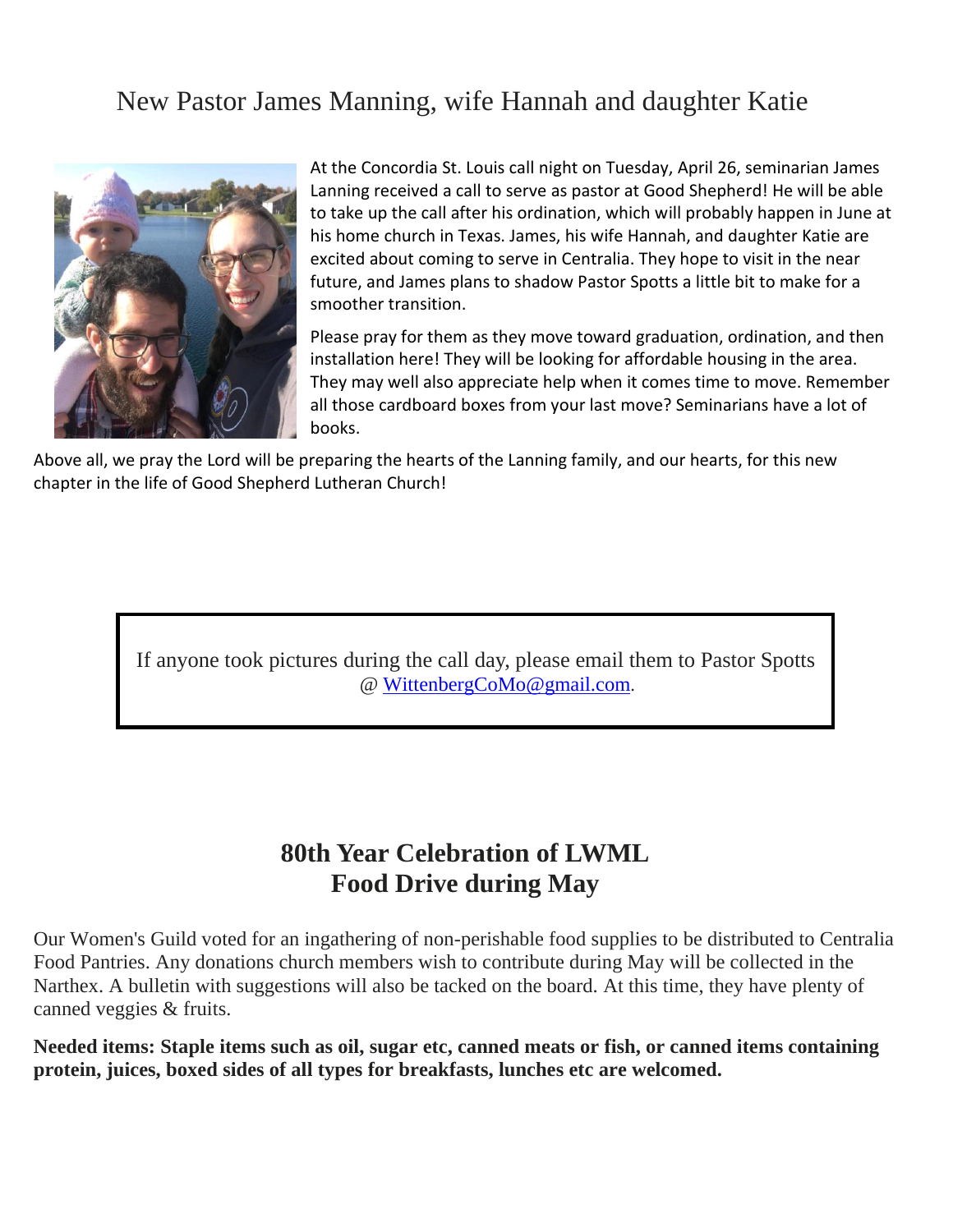# **May**

| Sunday                                                                                                                                | Monday                                         | Tuesday                                                                                           | Wednesday                                             | Thursday | Friday | Saturday |
|---------------------------------------------------------------------------------------------------------------------------------------|------------------------------------------------|---------------------------------------------------------------------------------------------------|-------------------------------------------------------|----------|--------|----------|
|                                                                                                                                       |                                                |                                                                                                   |                                                       |          |        |          |
| 1<br>9 a.m Adult Bible Study<br>10 a.m. Worship w/Holy<br>Communion<br>After service Bible Study                                      | 2                                              | 3<br><b>Adult Bible Study</b><br>Study at 10:00am<br>2:00pm Heritage Hall<br>7:00pm Elder Meeting | $\overline{4}$<br><b>Buddy Packs</b><br>Seider Family | 5        | 6      | $\tau$   |
| 8<br><b>Mother's Day</b><br>9 a.m Adult Bible Study<br>10 a.m. Worship Service<br>with Children's Church<br>After service Bible Study | $\mathbf Q$<br>Womens Guild<br>meet at 1:00 pm | $\overline{10}$<br>Adult Bible Study at<br>10:00am                                                | 11<br><b>Buddy Packs</b><br><b>Starr Nadler</b>       | 12       | 13     | 14       |
| 15<br>9 a.m Adult Bible Study<br>10 a.m. Worship w/Holy<br>Communion<br>After service Bible Study                                     | 16                                             | 17<br>Adult Bible Study at<br>$10:00am$                                                           | 18<br><b>Buddy Packs</b><br>Kathy Dickey              | 19       | 20     | 21       |
| 22<br>9 a.m Adult Bible Study<br>10 a.m. Worship Service<br>with Children's Church                                                    | 23                                             | 24<br>Adult Bible Study at<br>10:00am                                                             | $\overline{25}$                                       | 26       | 27     | 28       |
| 29<br>9 a.m Adult Bible Study<br>10 a.m. Worship Service<br>After service Bible Study                                                 | 30                                             | 31                                                                                                |                                                       |          |        |          |

# May Birthdays

| <b>Ann Seider</b>          | 5.3  |
|----------------------------|------|
| <b>Ava Smith</b>           | 5.4  |
| <b>Michael Mahieu</b>      | 5.5  |
| <b>Herb Heuer</b>          | 5.7  |
| <b>Mike Richterkessing</b> | 5.16 |
| <b>Branda Moss</b>         | 5.20 |
| <b>Phil Hulen</b>          | 5.24 |
| <b>Gavin Stowers</b>       | 5.24 |

# May Anniversaries

| <b>Ed &amp; Ernestine Ramsey</b>      | May 2         |
|---------------------------------------|---------------|
| <b>Cheryl &amp; Michael Steffan</b>   | May 11        |
| <b>Jon &amp; Donna Hoek</b>           | May 23        |
| <b>Roy &amp; Karen Richterkessing</b> | May 24        |
| Danny & Julie Hoek                    | <b>May 29</b> |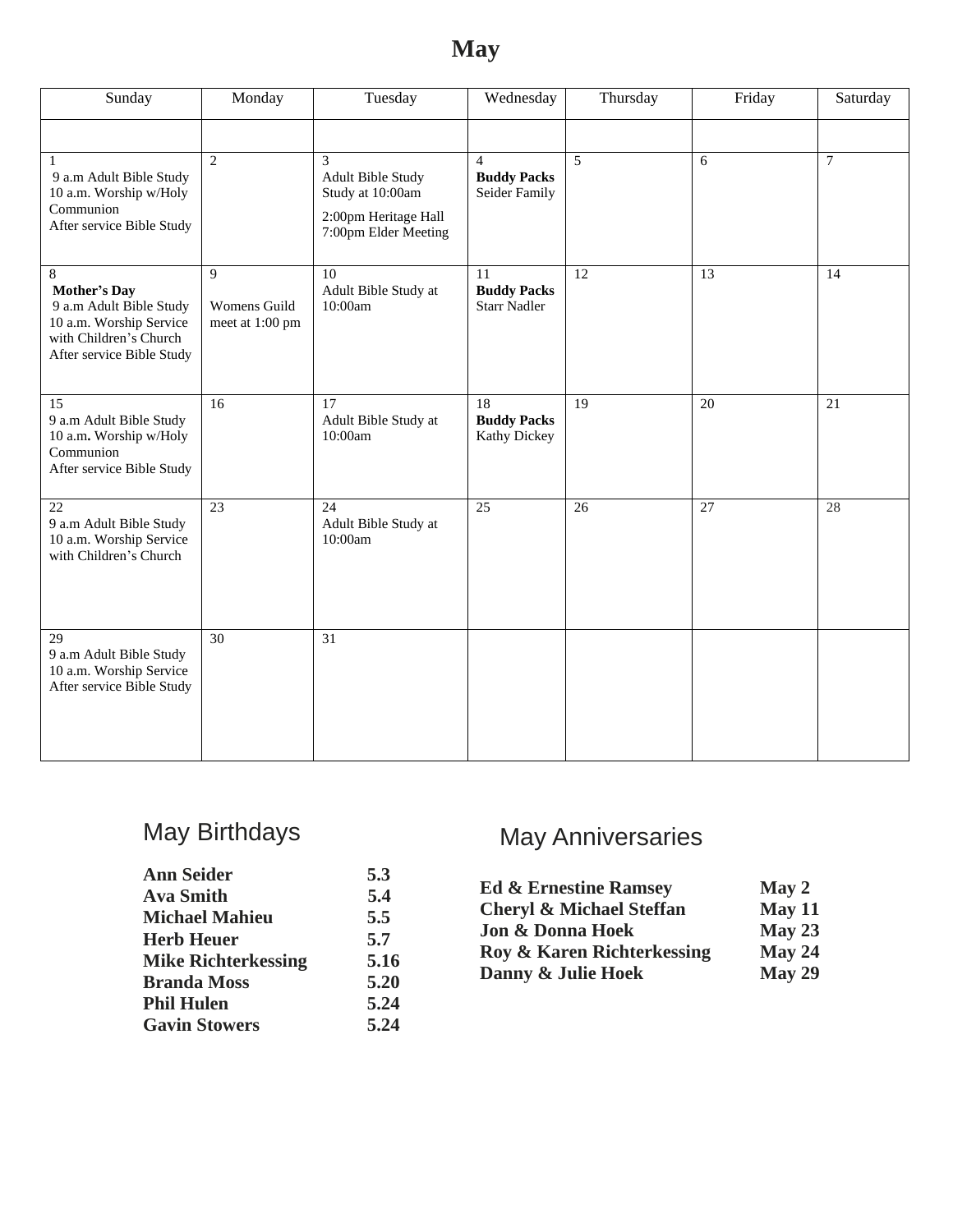

#### **May 1**

#### **"Three C's of Christian Witness"**

Speaker: Rev. Dr. Michael Zeigler Competence, Conversation, and Caring-the three C's of Christian witness. (Daniel 3:28)

#### **May 8**

#### **"What the Bible Is Like"**

Speaker: Rev. Dr. Michael Zeigler The Bible is like an encyclopedia, a love letter, a self-help book, and a Good News article--but these comparisons all fall short. (2 Timothy 3:16-17)

#### **May 15**

#### **"What the Bible Is About"**

Speaker: Rev. Dr. Michael Zeigler What is the Bible about? That's not merely an intellectual question. It's not just for a classroom. This question is intimately related to another question: what's your life about?" Rediscovering the Bible.

(1 Corinthians 15:3-5)

#### **May 22**

#### **"What the Bible Is For"**

Speaker: Rev. Dr. Michael Zeigler What does a popular board game have in common with the Bible? (1 Timothy 4:13)

#### **May 29**

**"Imagine That!"** Guest Speaker: Dr. Dean Nadasdy (Revelation 22:1-7)

**Broadcasting**

**Columbia, MO KMCV 100.9 FM Sunday Mornings at 8:00am**

 **Moberly, MO KWIX 92.5 FM Sunday Afternoons at 1:30pm**

## **MAY CALENDAR**

- May 1: Third Sunday of Easter Text: John 21:1-14 May 8: Fourth Sunday of Easter Text: John 10:22-30 May 15: Fifth Sunday of Easter Text: John 16:12-22 May 22: Sixth Sunday of Easter Text: John 16:23-33 May 29: Seventh Sunday of Easter
	- Text: John 17:20-26



#### **Officiant: Pastor David Spotts (vacancy)**

#### **Board of Elders**

| <b>Russell Stelzer</b> | $(573) 682 - 7230$ |
|------------------------|--------------------|
| <b>Randy Simmons</b>   | $(573) 808 - 1497$ |
| <b>Curt Nadler</b>     | $(573)$ 682-4541   |

#### **Board of Trustees**

| <b>John Briggs</b>  | $(573)$ 424-2257   |
|---------------------|--------------------|
| <b>Aaron Seider</b> | $(573)$ 296-0429   |
| <b>Henry Rainey</b> | $(573) 823 - 9777$ |

**Church Fellowship Hall scheduling Katie Hoek (573) 933-0515 hoek.katelyn@gmail.com**

**Church ballfield maintenance & scheduling Kara Stowers (816) 547-5272**

## churchupdates

Be sure to check "Church Updates" for the latest church news and prayer requests, as well as serving and giving opportunities at Good Shepherd. Sign up and register at [www.churchupdates.org](http://www.churchupdates.org/)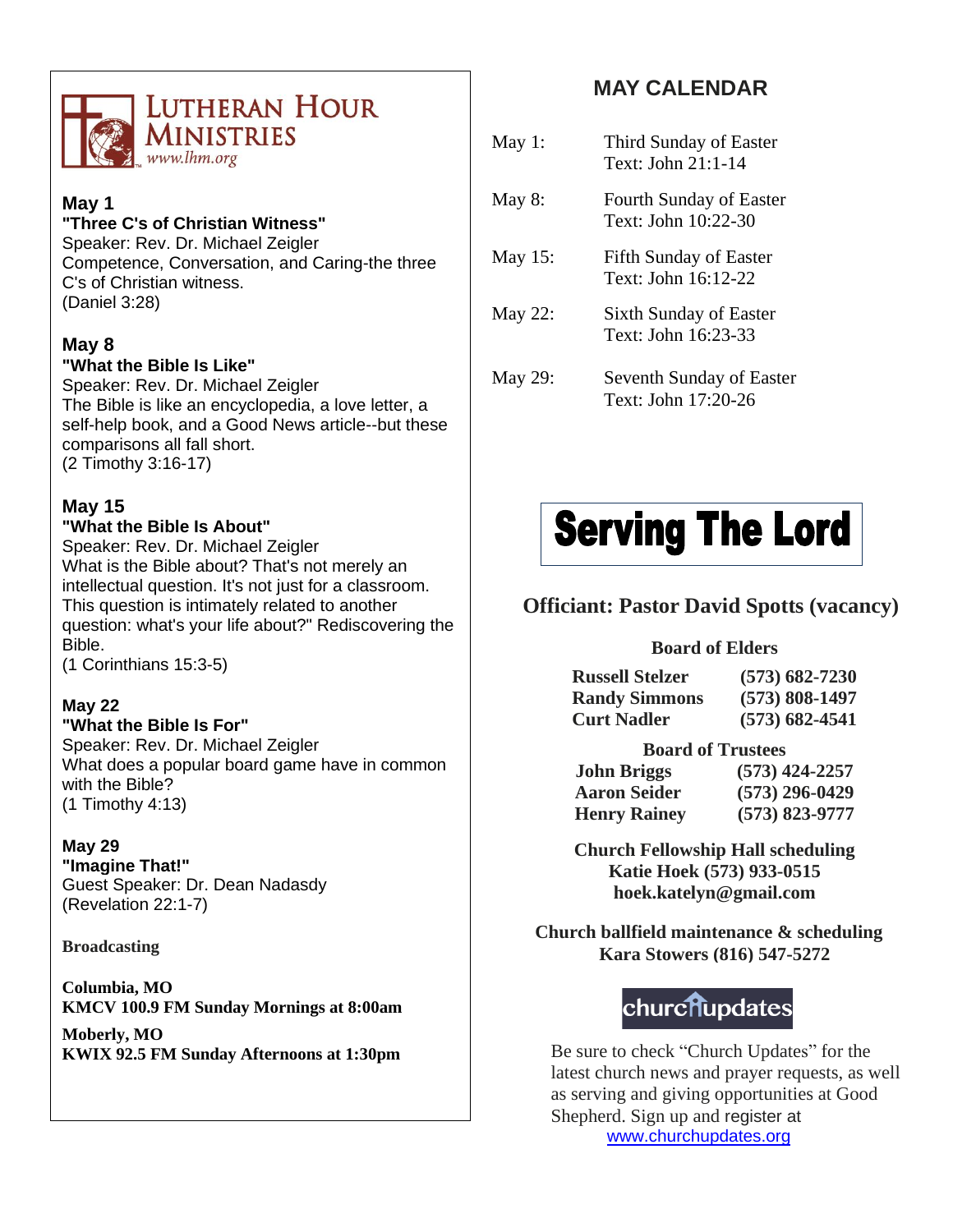# **FINANCIAL & ATTENDANCE**

| April 3           |              |
|-------------------|--------------|
| <b>Attendance</b> | 50           |
| Current           | \$1,716.00   |
| <b>Building</b>   | \$180.00     |
| <b>Total</b>      | \$1,896.00   |
| <b>April 10</b>   |              |
| <b>Attendance</b> | 61           |
| Current           | \$1,994.20   |
| <b>Building</b>   | \$180.00     |
| <b>Total</b>      | \$2,174.20   |
| April 17          |              |
| <b>Attendance</b> | 80           |
| Current           | \$1,496.50   |
| <b>Building</b>   | \$220.00     |
| <b>Total</b>      | \$1,716.50   |
| <b>April 24</b>   |              |
| <b>Attendance</b> | 54           |
| Current           | 934.00<br>\$ |
| <b>Building</b>   | \$190.00     |
| <b>Total</b>      | \$1,124.00   |

#### **Current**

10% of our current offerings are sent to Missouri District for missions. The remaining 90% is used for GSLC budget expenses.

#### **Building**

100% of money designated for building stays in our congregation for budget expenses.

|         | <b>March/April Special Services</b> |                        | <b>Attendance</b> |
|---------|-------------------------------------|------------------------|-------------------|
|         | 3/30/22 Lent Service                | \$53.00                | 13                |
| 4/6/22  | Lent Service                        | \$80.00                | 12                |
| 4/14/22 | <b>Maundy Thursday</b>              |                        | 35                |
| 4/15/22 | <b>Good Friday</b>                  | \$620.00 Both Services | 24                |

#### **Other April Deposits**

| 4/3/22  | Sr. Youth                        | \$247.00 |
|---------|----------------------------------|----------|
| 4/10/22 | <b>Fellowship Hall Usage</b>     | \$300.00 |
| 4/10/22 | <b>Scholarship Fund Donation</b> | \$100.00 |
| 4/17/22 | Sr. Youth                        | \$108.00 |

 **Offering envelopes** - *please use your envelopes for your church giving as much as possible. It makes things much easier for our financial secretary when counting and recording member information. If you need envelopes just let Sherry know and she can get you some. Thank you*

#### **He is Risen**



#### **2022 Lent Offerings to be divided**

**1/3 Senior Youth Group**

- **1/3 Eleos Ministries International Outreach**
- **1/3 Lutheran Heritage Foundation**